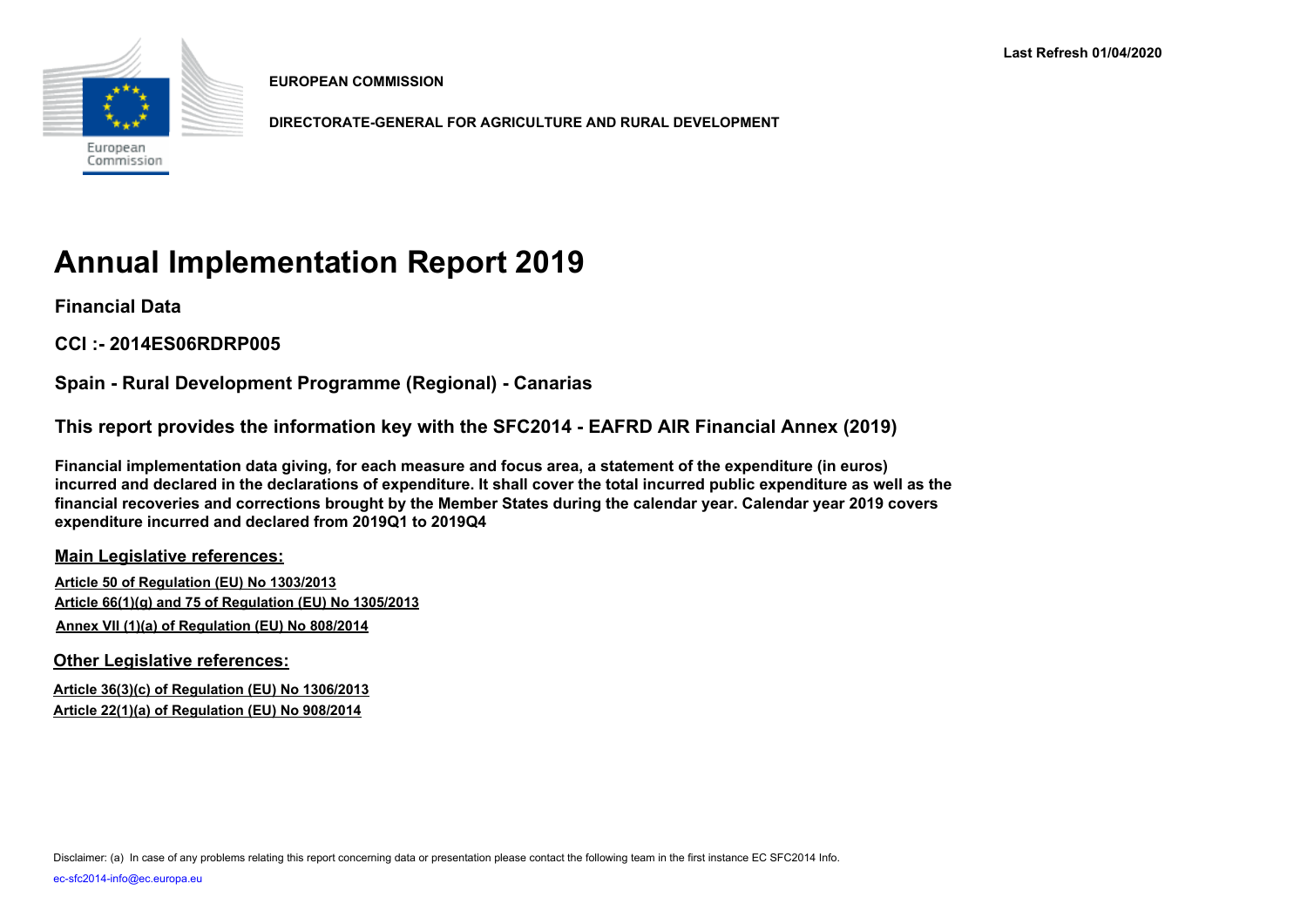### Table 1.1 - Financial implementation per focus area (2019Q1 to 2019Q4)

\*Disclaimer: Data are those submitted by the Paying Agency in the quarterly declarations of expenditure

# **Measure code: M01 (Knowledge)**

| <b>Union Contribution</b><br>(EAFRD) before<br>adjustments |                              |                               |                            |                            | <b>Union contribution (EAFRD)</b><br>financial and other adjustments |                             | <b>Total Union</b><br><b>Contribution</b> |
|------------------------------------------------------------|------------------------------|-------------------------------|----------------------------|----------------------------|----------------------------------------------------------------------|-----------------------------|-------------------------------------------|
| <b>Focus Area / Priority</b>                               | $01/01/2019 -$<br>31/03/2019 | 01/04/2019<br>٠<br>30/06/2019 | 01/07/2019 -<br>15/10/2019 | 16/10/2019 -<br>31/12/2019 | <b>Irregularities or</b><br>negligence<br>recovered by MS            | <b>Other</b><br>adjustments | (EAFRD) after<br>adjustments              |
| 2A                                                         |                              |                               |                            |                            |                                                                      |                             | 0.00                                      |
| 2B                                                         |                              |                               |                            |                            |                                                                      |                             | 0.00                                      |
| 3A                                                         |                              | 66,466.84                     |                            |                            |                                                                      |                             | 66,466.84                                 |
| 3B                                                         |                              |                               |                            |                            |                                                                      |                             | 0.00                                      |
| <b>5A</b>                                                  |                              | 15,279.60                     |                            |                            |                                                                      |                             | 15,279.60                                 |
| 5B                                                         |                              |                               |                            |                            |                                                                      |                             | 0.00                                      |
| <b>5C</b>                                                  |                              |                               |                            |                            |                                                                      |                             | 0.00                                      |
| 5D                                                         |                              |                               |                            |                            |                                                                      |                             | 0.00                                      |
| 5E                                                         |                              | 42,775.30                     |                            |                            |                                                                      |                             | 42,775.30                                 |
| 6A                                                         |                              |                               |                            |                            |                                                                      |                             | 0.00                                      |
| 6B                                                         |                              |                               |                            |                            |                                                                      |                             | 0.00                                      |
| 6C                                                         |                              |                               |                            |                            |                                                                      |                             | 0.00                                      |
| <b>P4</b>                                                  |                              |                               |                            |                            |                                                                      |                             | 0.00                                      |
| <b>TOTAL</b>                                               |                              | 124,521.74                    |                            |                            |                                                                      |                             | 124,521.74                                |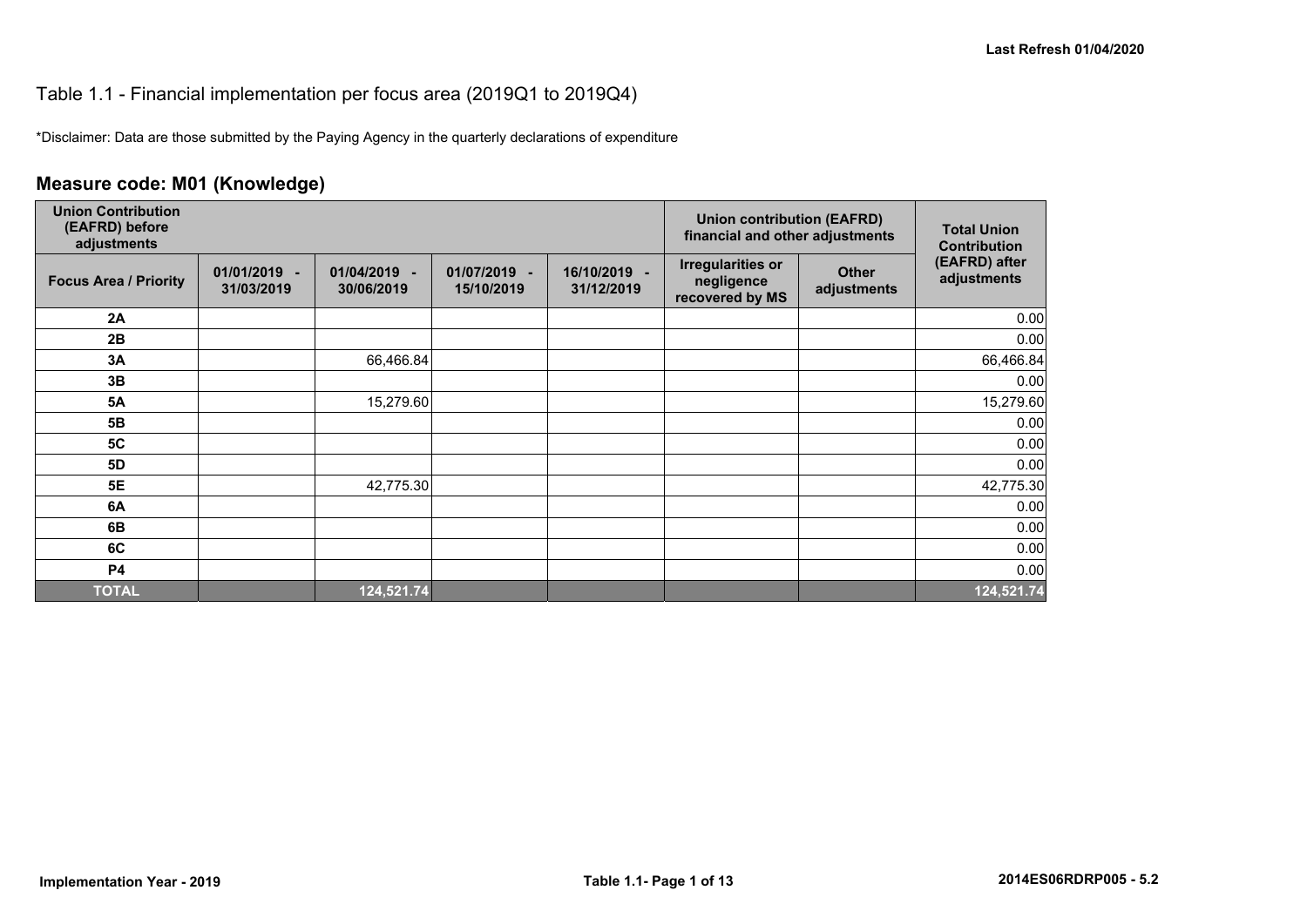# **Measure code: M02 (Advisory services)**

| <b>Union Contribution</b><br>(EAFRD) before<br>adjustments |                            |                                    |                            | <b>Union contribution (EAFRD)</b><br>financial and other adjustments | <b>Total Union</b><br><b>Contribution</b>                 |                             |                              |
|------------------------------------------------------------|----------------------------|------------------------------------|----------------------------|----------------------------------------------------------------------|-----------------------------------------------------------|-----------------------------|------------------------------|
| <b>Focus Area / Priority</b>                               | 01/01/2019 -<br>31/03/2019 | 01/04/2019<br>$\sim$<br>30/06/2019 | 01/07/2019 -<br>15/10/2019 | 16/10/2019 -<br>31/12/2019                                           | <b>Irregularities or</b><br>negligence<br>recovered by MS | <b>Other</b><br>adjustments | (EAFRD) after<br>adjustments |
| 2A                                                         |                            |                                    |                            |                                                                      |                                                           |                             | 0.00                         |
| 2B                                                         |                            |                                    |                            |                                                                      |                                                           |                             | 0.00                         |
| 3A                                                         |                            |                                    |                            |                                                                      |                                                           |                             | 0.00                         |
| 3B                                                         |                            |                                    |                            |                                                                      |                                                           |                             | 0.00                         |
| <b>5A</b>                                                  |                            |                                    |                            |                                                                      |                                                           |                             | 0.00                         |
| <b>5B</b>                                                  |                            |                                    |                            |                                                                      |                                                           |                             | 0.00                         |
| <b>5C</b>                                                  |                            |                                    |                            |                                                                      |                                                           |                             | 0.00                         |
| <b>5D</b>                                                  |                            |                                    |                            |                                                                      |                                                           |                             | 0.00                         |
| 5E                                                         |                            |                                    |                            |                                                                      |                                                           |                             | 0.00                         |
| <b>P4</b>                                                  |                            |                                    |                            |                                                                      |                                                           |                             | 0.00                         |
| <b>TOTAL</b>                                               |                            |                                    |                            |                                                                      |                                                           |                             | 0.00                         |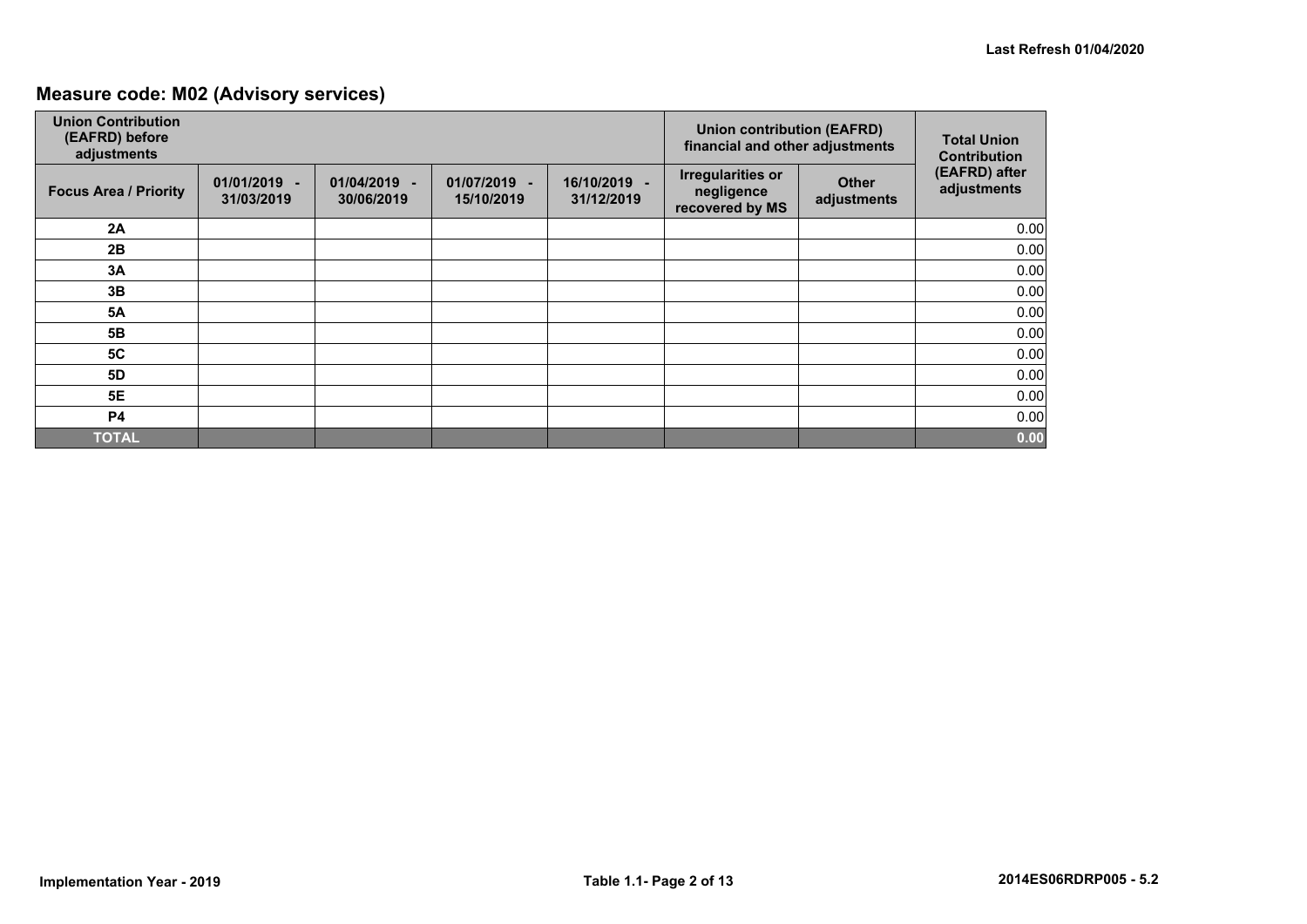# **Measure code: M03 (Quality schemes)**

| <b>Union Contribution</b><br>(EAFRD) before<br>adiustments |                              |                          |                            |                          | Union contribution (EAFRD)<br>financial and other adjustments |                             | <b>Total Union</b><br><b>Contribution</b> |
|------------------------------------------------------------|------------------------------|--------------------------|----------------------------|--------------------------|---------------------------------------------------------------|-----------------------------|-------------------------------------------|
| <b>Focus Area / Priority</b>                               | $01/01/2019 -$<br>31/03/2019 | 01/04/2019<br>30/06/2019 | 01/07/2019 -<br>15/10/2019 | 16/10/2019<br>31/12/2019 | <b>Irregularities or</b><br>negligence<br>recovered by MS     | <b>Other</b><br>adjustments | (EAFRD) after<br>adjustments              |
| 3A                                                         |                              | 189.567.37               |                            |                          |                                                               |                             | 189.567.37                                |
| <b>TOTAL</b>                                               |                              | 189.567.37               |                            |                          |                                                               |                             | 189,567.37                                |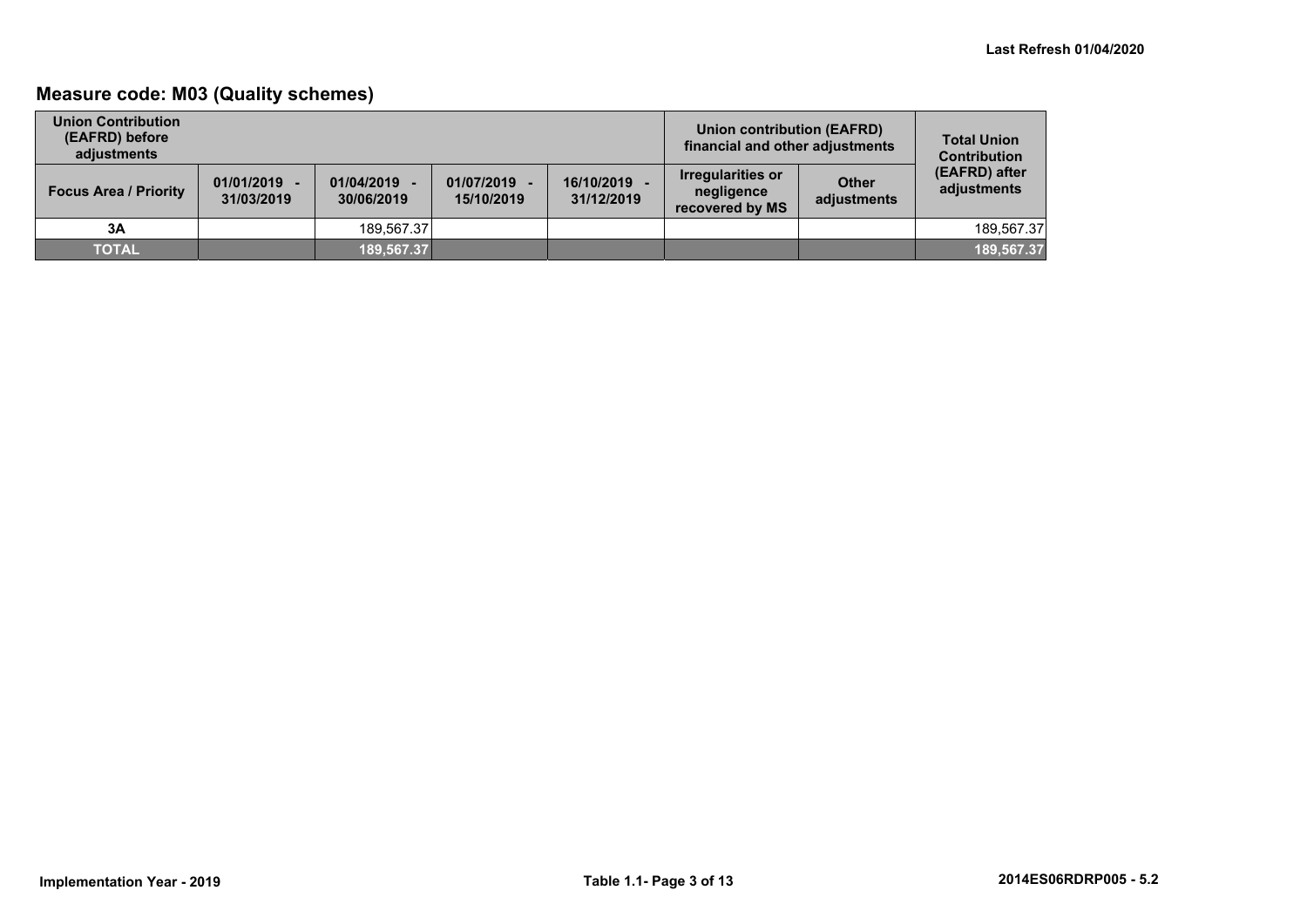# **Measure code: M04 (Physical Investment)**

| <b>Union Contribution</b><br>(EAFRD) before<br>adjustments |                            |                                                      |                          | <b>Union contribution (EAFRD)</b><br>financial and other adjustments | <b>Total Union</b><br><b>Contribution</b>                 |                             |                              |
|------------------------------------------------------------|----------------------------|------------------------------------------------------|--------------------------|----------------------------------------------------------------------|-----------------------------------------------------------|-----------------------------|------------------------------|
| <b>Focus Area / Priority</b>                               | 01/01/2019 -<br>31/03/2019 | 01/04/2019<br>$\overline{\phantom{a}}$<br>30/06/2019 | 01/07/2019<br>15/10/2019 | 16/10/2019 -<br>31/12/2019                                           | <b>Irregularities or</b><br>negligence<br>recovered by MS | <b>Other</b><br>adjustments | (EAFRD) after<br>adjustments |
| 2A                                                         | 295,138.82                 | 1,154,750.27                                         | 0.00                     | 1,129,289.74                                                         | $-26,188.24$                                              |                             | 2,552,990.59                 |
| 2B                                                         |                            |                                                      |                          |                                                                      |                                                           |                             | 0.00                         |
| 3A                                                         |                            |                                                      |                          |                                                                      |                                                           |                             | 0.00                         |
| <b>5A</b>                                                  | 10,331.63                  | 986,773.39                                           | 61,321.41                | 331,011.26                                                           | $-625.47$                                                 |                             | 1,388,812.22                 |
| 5 <b>B</b>                                                 |                            | 767,959.81                                           | 116,568.37               | 18,552.97                                                            |                                                           |                             | 903,081.15                   |
| <b>5C</b>                                                  | 517.96                     | 5,121.85                                             |                          | 46,819.71                                                            |                                                           |                             | 52,459.52                    |
| 5D                                                         |                            |                                                      |                          |                                                                      |                                                           |                             | 0.00                         |
| 6A                                                         |                            | 290,124.34                                           |                          | 2,370,410.66                                                         | $-3.41$                                                   |                             | 2,660,531.59                 |
| <b>P4</b>                                                  |                            |                                                      |                          |                                                                      |                                                           |                             | 0.00                         |
| <b>TOTAL</b>                                               | 305,988.41                 | 3,204,729.66                                         | 177,889.78               | 3,896,084.34                                                         | $-26,817.12$                                              |                             | 7,557,875.07                 |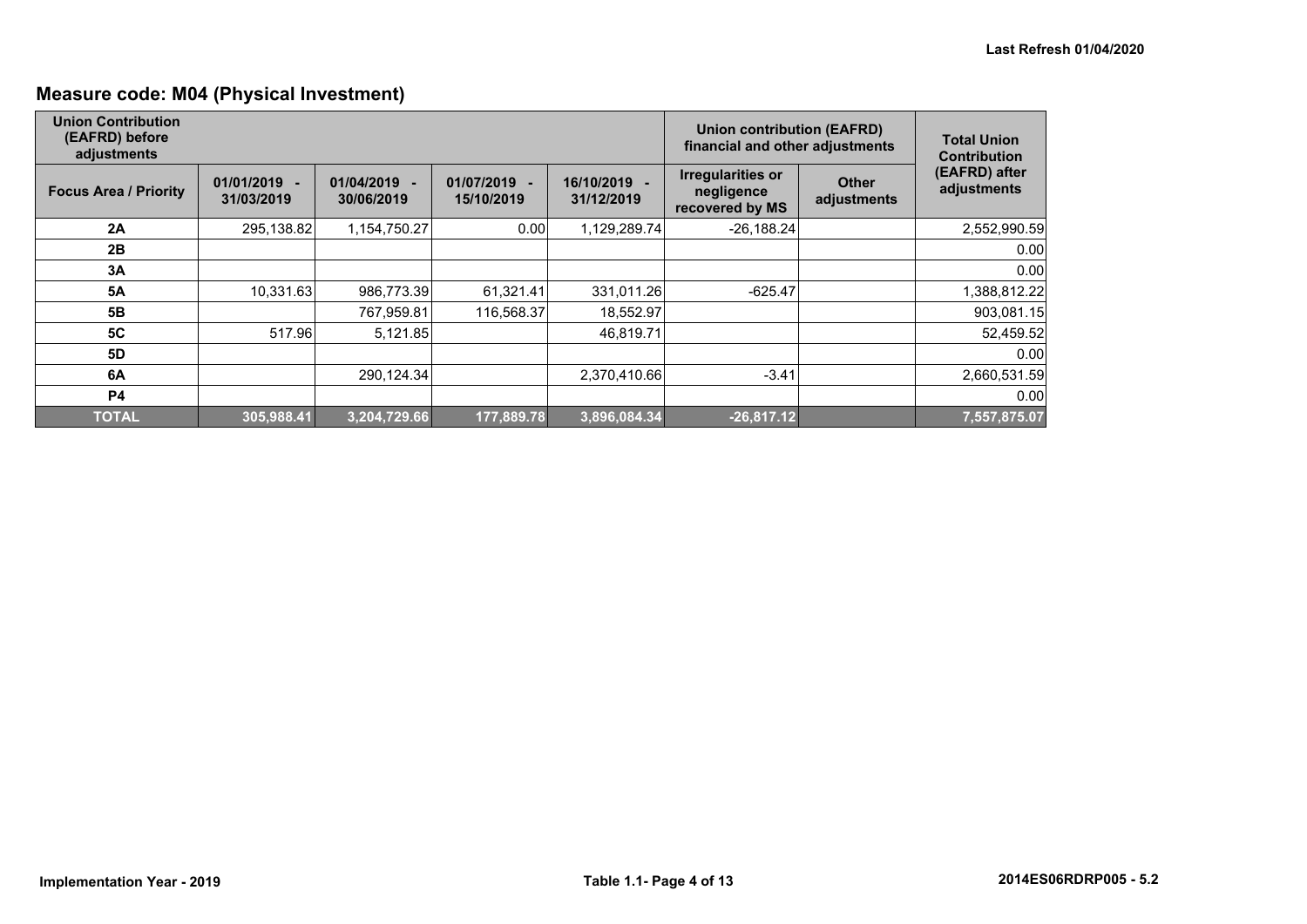# **Measure code: M05 (Restoring agricultural potential)**

| <b>Union Contribution</b><br>(EAFRD) before<br>adiustments |                              |                          |                            | Union contribution (EAFRD)<br>financial and other adjustments | <b>Total Union</b><br><b>Contribution</b>                 |                             |                              |
|------------------------------------------------------------|------------------------------|--------------------------|----------------------------|---------------------------------------------------------------|-----------------------------------------------------------|-----------------------------|------------------------------|
| <b>Focus Area / Priority</b>                               | $01/01/2019 -$<br>31/03/2019 | 01/04/2019<br>30/06/2019 | 01/07/2019 -<br>15/10/2019 | 16/10/2019<br>31/12/2019                                      | <b>Irregularities or</b><br>negligence<br>recovered by MS | <b>Other</b><br>adjustments | (EAFRD) after<br>adjustments |
| 3B                                                         |                              |                          |                            | 35,058.93                                                     |                                                           |                             | 35,058.93                    |
| <b>TOTAL</b>                                               |                              |                          |                            | 35,058.93                                                     |                                                           |                             | 35,058.93                    |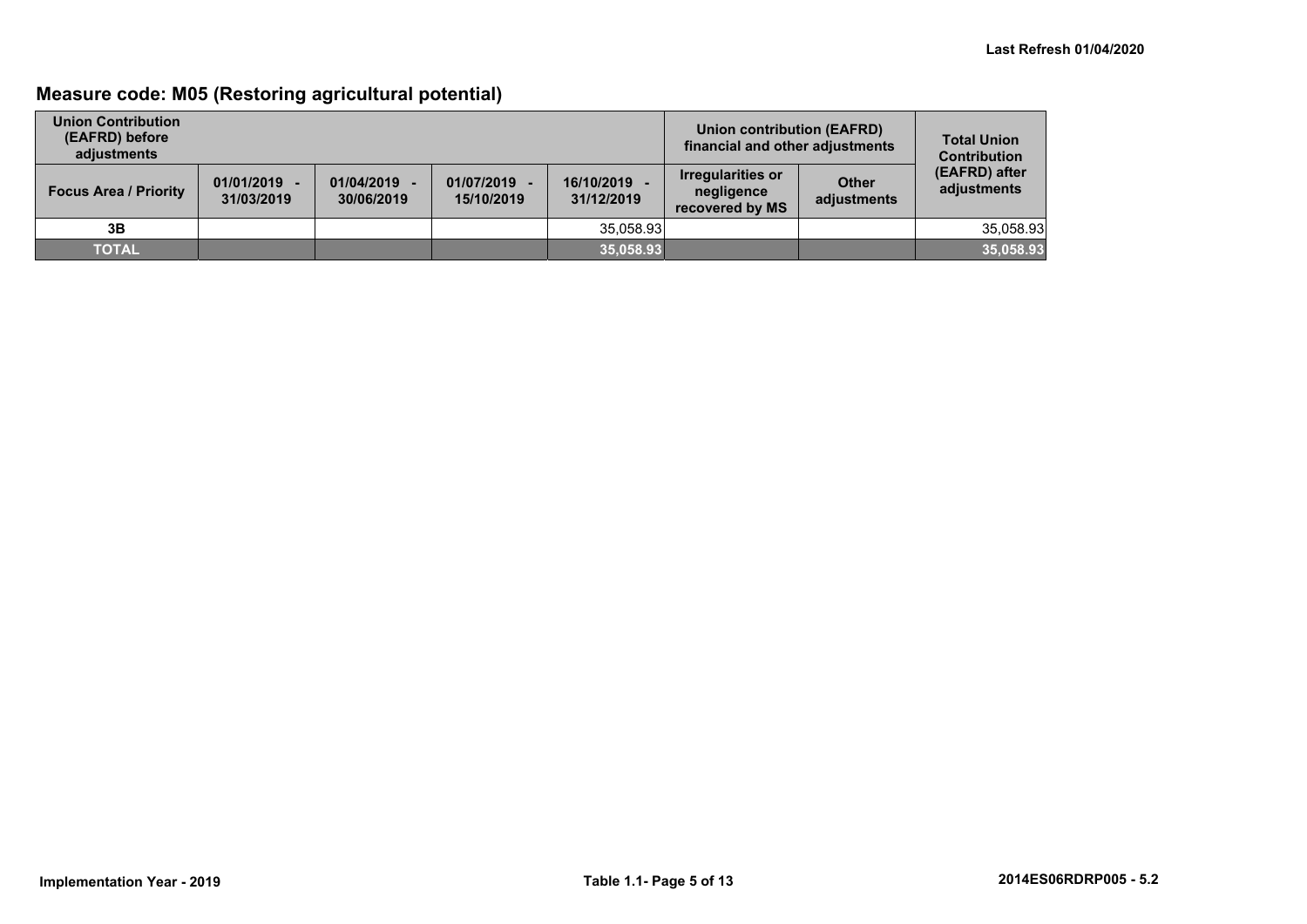# **Measure code: M06 (Farm and business development)**

| <b>Union Contribution</b><br>(EAFRD) before<br>adjustments |                              |                          |                          | Union contribution (EAFRD)<br>financial and other adjustments | <b>Total Union</b><br><b>Contribution</b>          |                             |                              |
|------------------------------------------------------------|------------------------------|--------------------------|--------------------------|---------------------------------------------------------------|----------------------------------------------------|-----------------------------|------------------------------|
| <b>Focus Area / Priority</b>                               | $01/01/2019 -$<br>31/03/2019 | 01/04/2019<br>30/06/2019 | 01/07/2019<br>15/10/2019 | 16/10/2019 -<br>31/12/2019                                    | Irregularities or<br>negligence<br>recovered by MS | <b>Other</b><br>adjustments | (EAFRD) after<br>adjustments |
| 2B                                                         |                              | 588,200.00               | 109,650.00               | 1,867,254.50                                                  | $-45,900.00$                                       |                             | 2,519,204.50                 |
| 5B                                                         |                              |                          |                          |                                                               |                                                    |                             | 0.00                         |
| <b>5C</b>                                                  |                              |                          |                          |                                                               |                                                    |                             | 0.00                         |
| 5D                                                         |                              |                          |                          |                                                               |                                                    |                             | 0.00                         |
| 6A                                                         |                              |                          |                          |                                                               |                                                    |                             | 0.00                         |
| <b>TOTAL</b>                                               |                              | 588,200.00               | 109,650.00               | 1,867,254.50                                                  | $-45,900.00$                                       |                             | 2,519,204.50                 |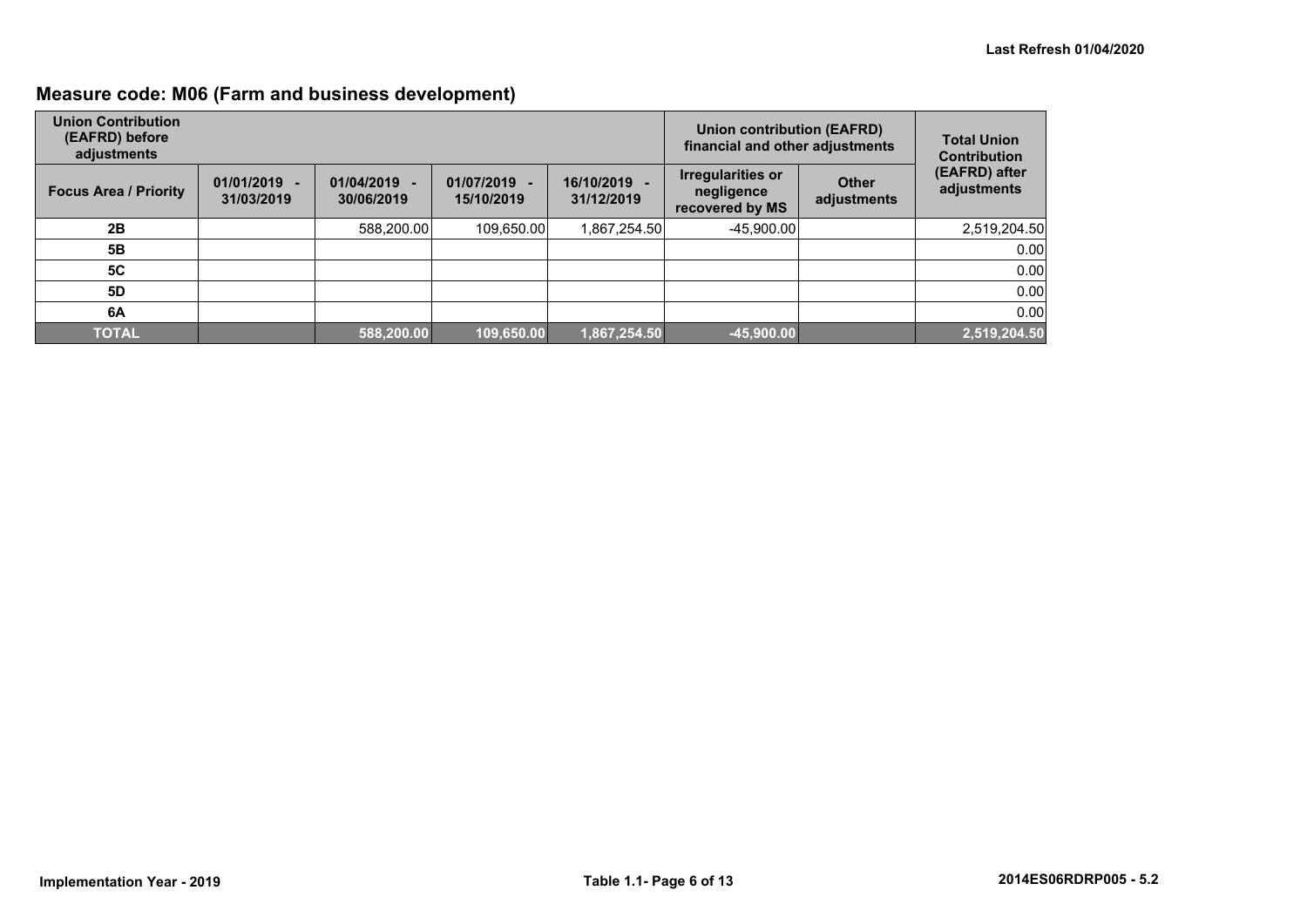# **Measure code: M07 (Basic services)**

| <b>Union Contribution</b><br>(EAFRD) before<br>adjustments |                              |                          |                            | <b>Union contribution (EAFRD)</b><br>financial and other adjustments | <b>Total Union</b><br><b>Contribution</b>          |                             |                              |
|------------------------------------------------------------|------------------------------|--------------------------|----------------------------|----------------------------------------------------------------------|----------------------------------------------------|-----------------------------|------------------------------|
| <b>Focus Area / Priority</b>                               | $01/01/2019 -$<br>31/03/2019 | 01/04/2019<br>30/06/2019 | 01/07/2019 -<br>15/10/2019 | 16/10/2019<br>31/12/2019                                             | Irregularities or<br>negligence<br>recovered by MS | <b>Other</b><br>adjustments | (EAFRD) after<br>adjustments |
| 5Β                                                         |                              |                          |                            |                                                                      |                                                    |                             | 0.00                         |
| <b>5C</b>                                                  | 49,044.13                    |                          |                            | 660,830.22                                                           |                                                    |                             | 709,874.35                   |
| 6B                                                         | 975,942.12                   |                          |                            | 586,461.92                                                           |                                                    |                             | 1,562,404.04                 |
| P4                                                         |                              |                          |                            |                                                                      |                                                    |                             | 0.00                         |
| <b>TOTAL</b>                                               | 1,024,986.25                 |                          |                            | 1,247,292.14                                                         |                                                    |                             | 2,272,278.39                 |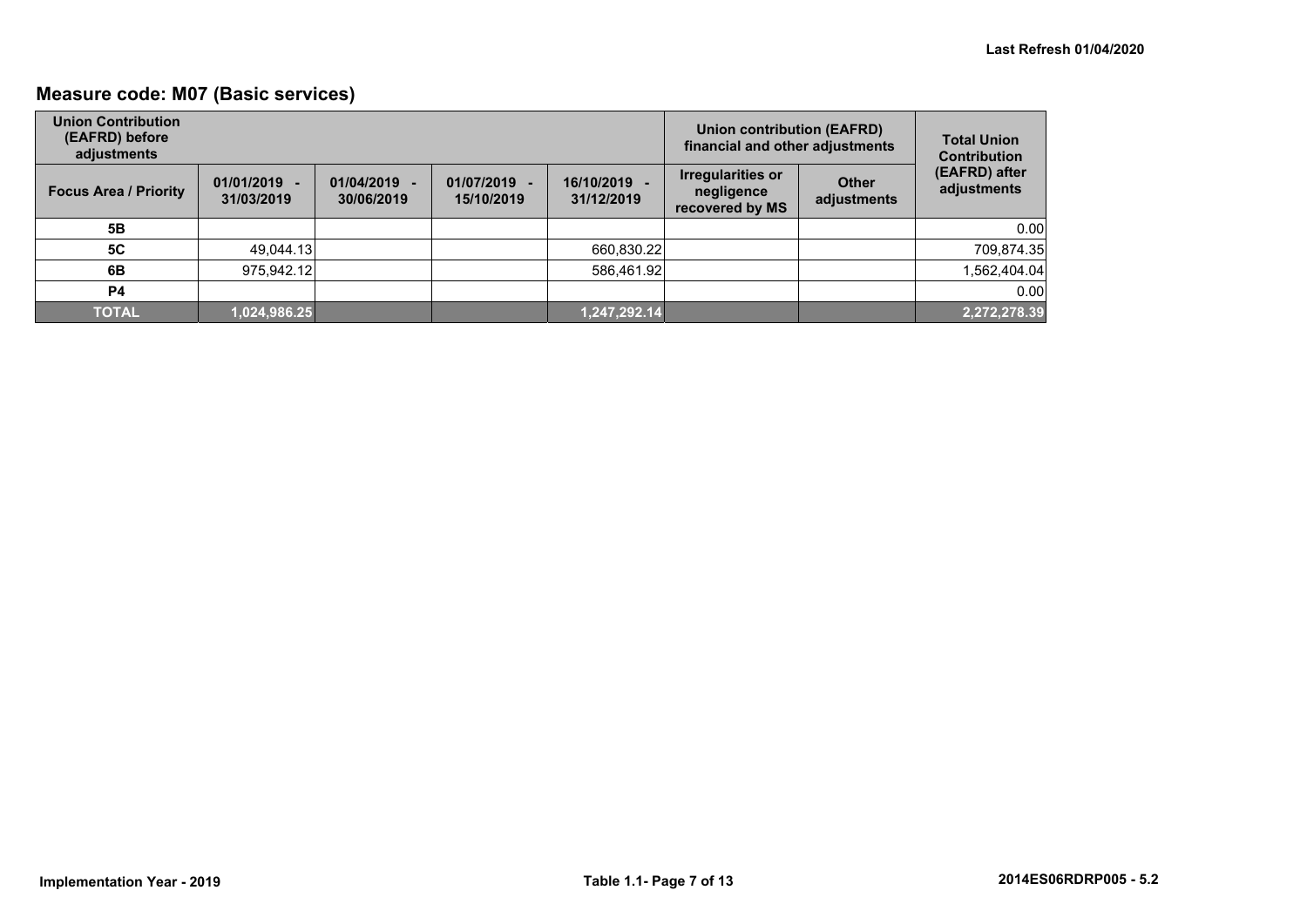# **Measure code: M08 (Forest)**

| <b>Union Contribution</b><br>(EAFRD) before<br>adjustments |                              |                          |                            | <b>Union contribution (EAFRD)</b><br>financial and other adjustments |                                                    | <b>Total Union</b><br><b>Contribution</b> |                              |
|------------------------------------------------------------|------------------------------|--------------------------|----------------------------|----------------------------------------------------------------------|----------------------------------------------------|-------------------------------------------|------------------------------|
| <b>Focus Area / Priority</b>                               | $01/01/2019 -$<br>31/03/2019 | 01/04/2019<br>30/06/2019 | 01/07/2019 -<br>15/10/2019 | 16/10/2019 -<br>31/12/2019                                           | Irregularities or<br>negligence<br>recovered by MS | <b>Other</b><br>adjustments               | (EAFRD) after<br>adjustments |
| 5Β                                                         |                              |                          |                            |                                                                      |                                                    |                                           | 0.00                         |
| <b>5C</b>                                                  |                              |                          |                            |                                                                      |                                                    |                                           | 0.00                         |
| 6A                                                         |                              |                          |                            |                                                                      |                                                    |                                           | 0.00                         |
| P4                                                         |                              |                          |                            | 987,447.70                                                           |                                                    |                                           | 987,447.70                   |
| <b>TOTAL</b>                                               |                              |                          |                            | 987,447.70                                                           |                                                    |                                           | 987,447.70                   |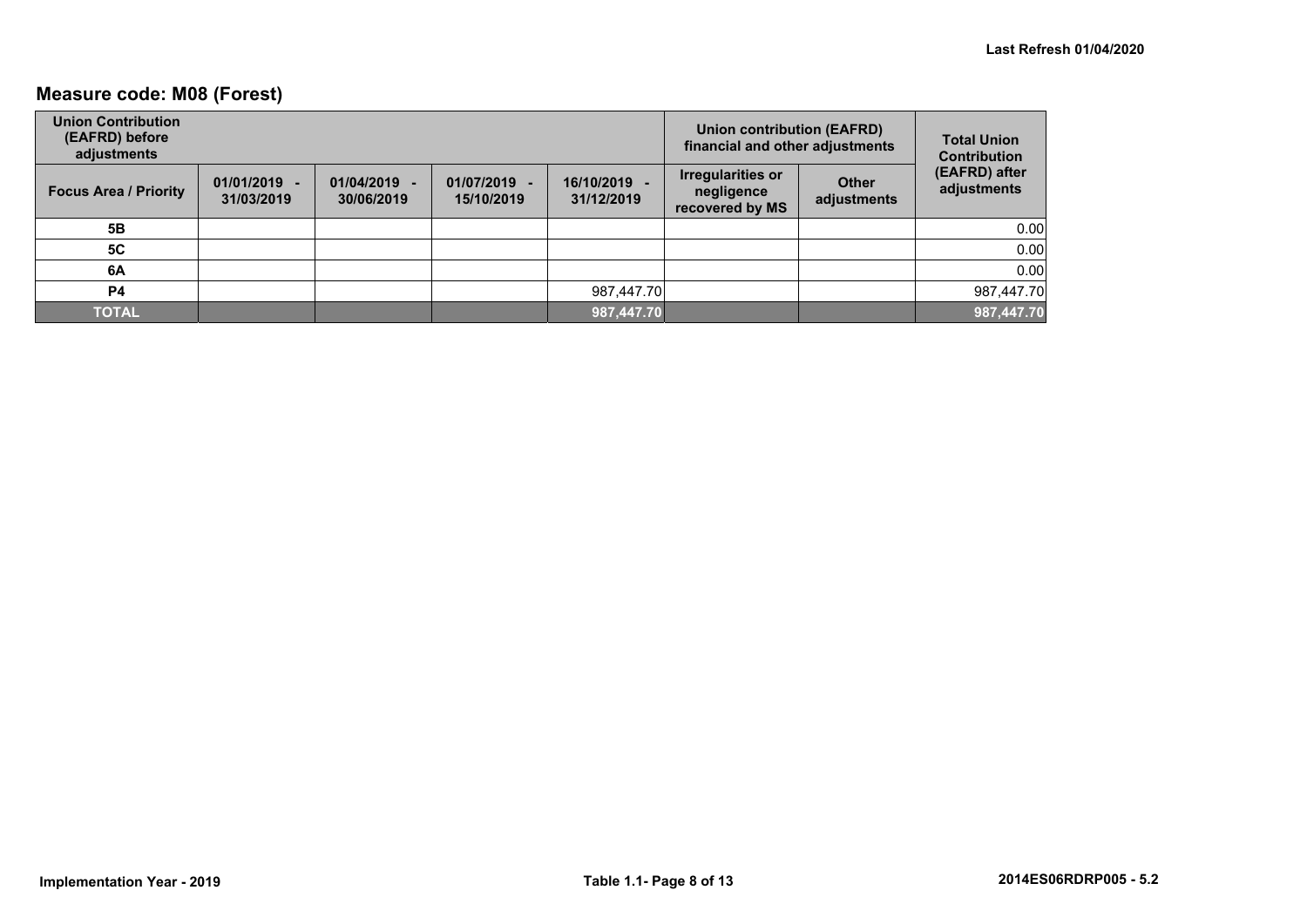# **Measure code: M10 (Agri-environment-climate)**

| <b>Union Contribution</b><br>(EAFRD) before<br>adjustments |                              |                          |                            |                          | <b>Union contribution (EAFRD)</b><br>financial and other adjustments |                             | <b>Total Union</b><br><b>Contribution</b> |
|------------------------------------------------------------|------------------------------|--------------------------|----------------------------|--------------------------|----------------------------------------------------------------------|-----------------------------|-------------------------------------------|
| <b>Focus Area / Priority</b>                               | $01/01/2019 -$<br>31/03/2019 | 01/04/2019<br>30/06/2019 | 01/07/2019 -<br>15/10/2019 | 16/10/2019<br>31/12/2019 | Irregularities or<br>negligence<br>recovered by MS                   | <b>Other</b><br>adjustments | (EAFRD) after<br>adjustments              |
| P4                                                         |                              | 78.022.65                | 33.633.33                  |                          | $-29.722.96$                                                         |                             | 81,933.02                                 |
| <b>TOTAL</b>                                               |                              | 78,022.65                | 33,633.33                  |                          | $-29,722.96$                                                         |                             | 81,933.02                                 |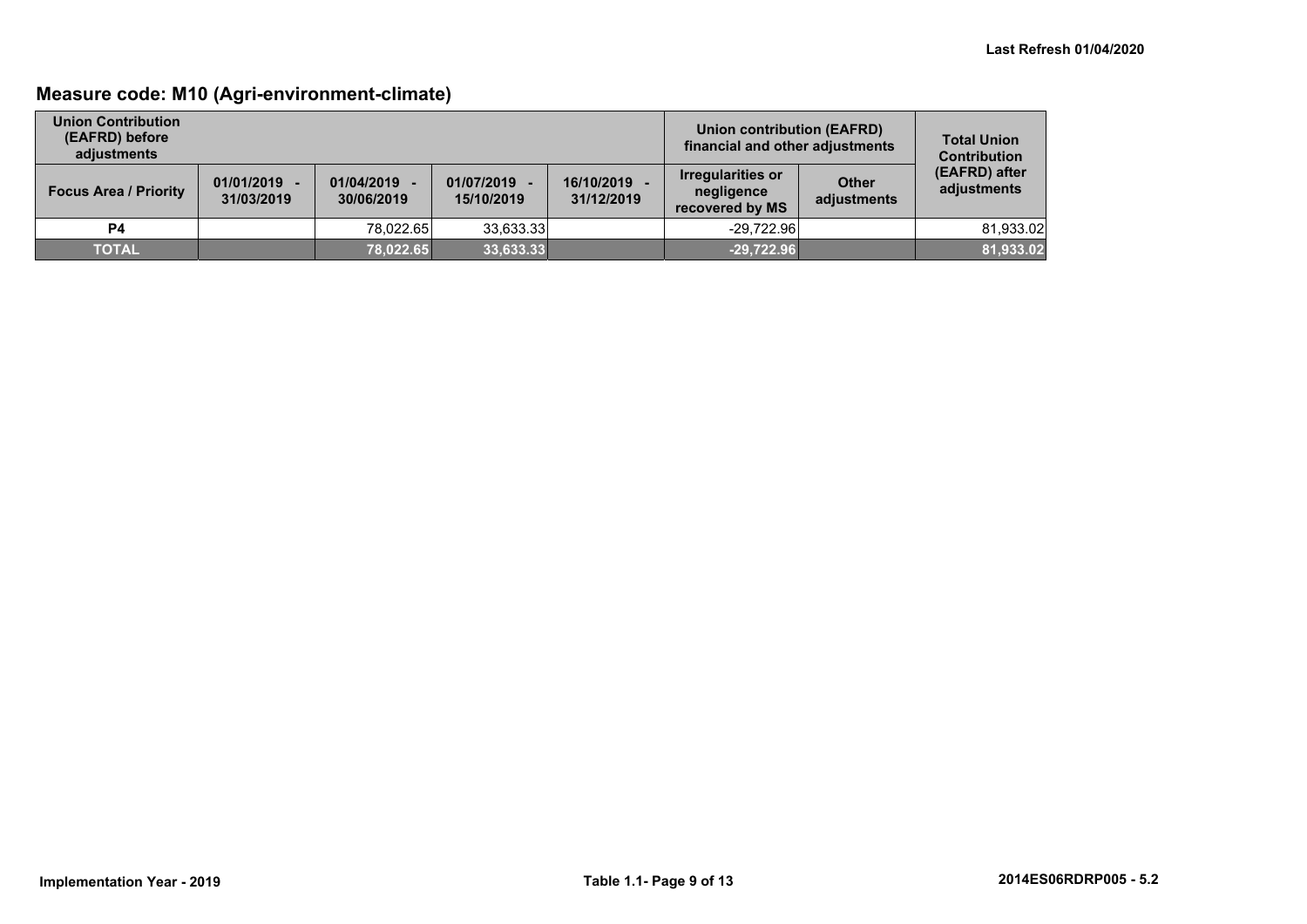# **Measure code: M11 (Organic Farming)**

| <b>Union Contribution</b><br>(EAFRD) before<br>adiustments |                              |                          |                          |                          | Union contribution (EAFRD)<br>financial and other adjustments |                             | <b>Total Union</b><br><b>Contribution</b> |
|------------------------------------------------------------|------------------------------|--------------------------|--------------------------|--------------------------|---------------------------------------------------------------|-----------------------------|-------------------------------------------|
| <b>Focus Area / Priority</b>                               | $01/01/2019 -$<br>31/03/2019 | 01/04/2019<br>30/06/2019 | 01/07/2019<br>15/10/2019 | 16/10/2019<br>31/12/2019 | <b>Irregularities or</b><br>negligence<br>recovered by MS     | <b>Other</b><br>adjustments | (EAFRD) after<br>adjustments              |
| <b>P4</b>                                                  |                              |                          |                          |                          |                                                               |                             | 0.00                                      |
| <b>TOTAL</b>                                               |                              |                          |                          |                          |                                                               |                             | 0.00                                      |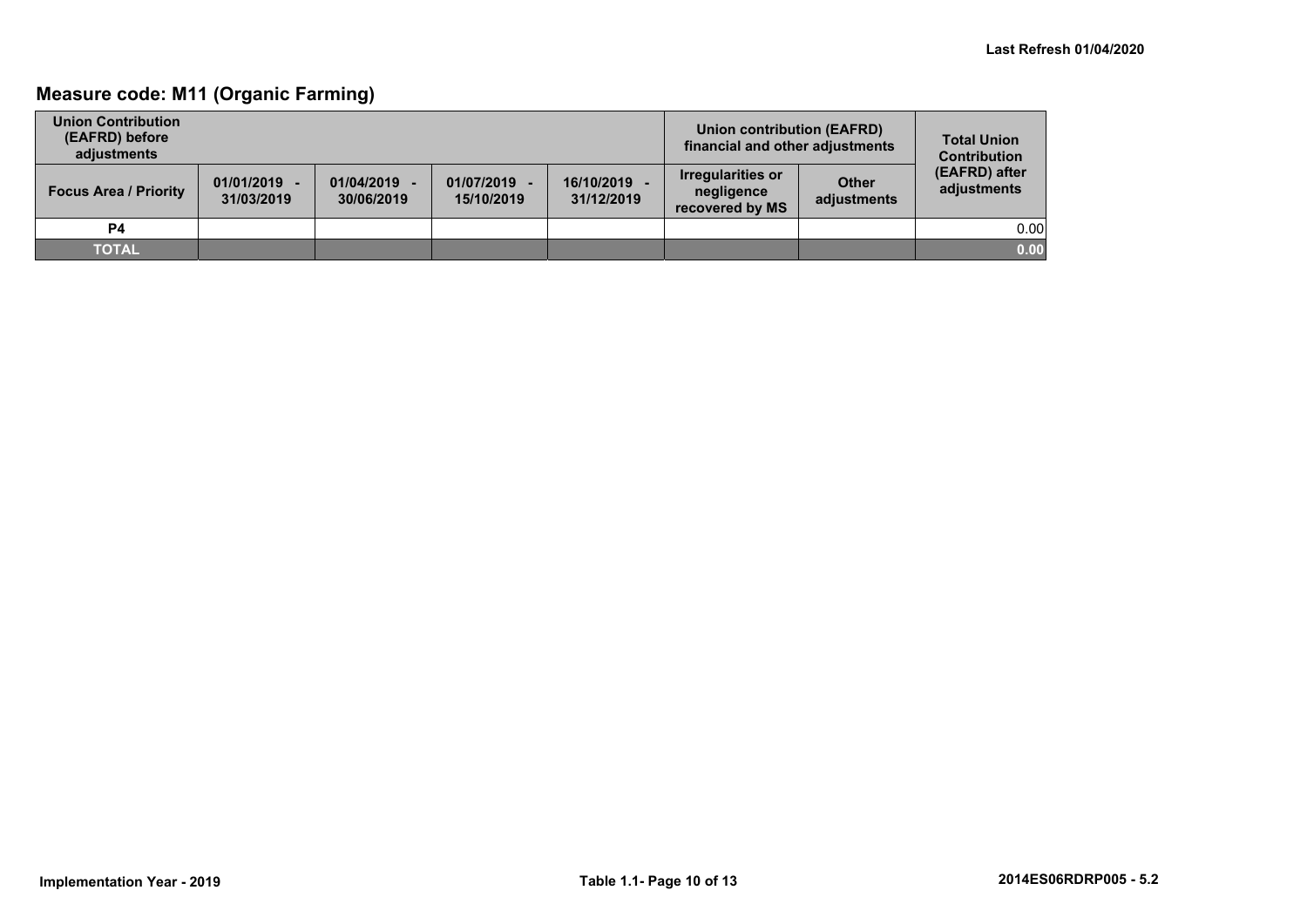# **Measure code: M16 (Cooperation)**

| <b>Union Contribution</b><br>(EAFRD) before<br>adjustments |                              |                                    |                            | <b>Union contribution (EAFRD)</b><br>financial and other adjustments | <b>Total Union</b><br><b>Contribution</b>                 |                             |                              |
|------------------------------------------------------------|------------------------------|------------------------------------|----------------------------|----------------------------------------------------------------------|-----------------------------------------------------------|-----------------------------|------------------------------|
| <b>Focus Area / Priority</b>                               | $01/01/2019 -$<br>31/03/2019 | 01/04/2019<br>$\sim$<br>30/06/2019 | 01/07/2019 -<br>15/10/2019 | 16/10/2019 -<br>31/12/2019                                           | <b>Irregularities or</b><br>negligence<br>recovered by MS | <b>Other</b><br>adjustments | (EAFRD) after<br>adjustments |
| 2A                                                         |                              |                                    |                            |                                                                      |                                                           |                             | 0.00                         |
| 2B                                                         |                              |                                    |                            |                                                                      |                                                           |                             | 0.00                         |
| 3A                                                         |                              |                                    |                            |                                                                      |                                                           |                             | 0.00                         |
| 3B                                                         |                              |                                    |                            |                                                                      |                                                           |                             | 0.00                         |
| <b>5A</b>                                                  |                              |                                    |                            |                                                                      |                                                           |                             | 0.00                         |
| 5B                                                         |                              |                                    |                            |                                                                      |                                                           |                             | 0.00                         |
| 5C                                                         |                              |                                    |                            |                                                                      |                                                           |                             | 0.00                         |
| <b>5D</b>                                                  |                              |                                    |                            |                                                                      |                                                           |                             | 0.00                         |
| <b>5E</b>                                                  |                              |                                    |                            |                                                                      |                                                           |                             | 0.00                         |
| 6A                                                         |                              |                                    |                            |                                                                      |                                                           |                             | 0.00                         |
| 6B                                                         |                              |                                    |                            |                                                                      |                                                           |                             | 0.00                         |
| 6C                                                         |                              |                                    |                            |                                                                      |                                                           |                             | 0.00                         |
| <b>P4</b>                                                  |                              |                                    |                            |                                                                      |                                                           |                             | 0.00                         |
| <b>TOTAL</b>                                               |                              |                                    |                            |                                                                      |                                                           |                             | 0.00                         |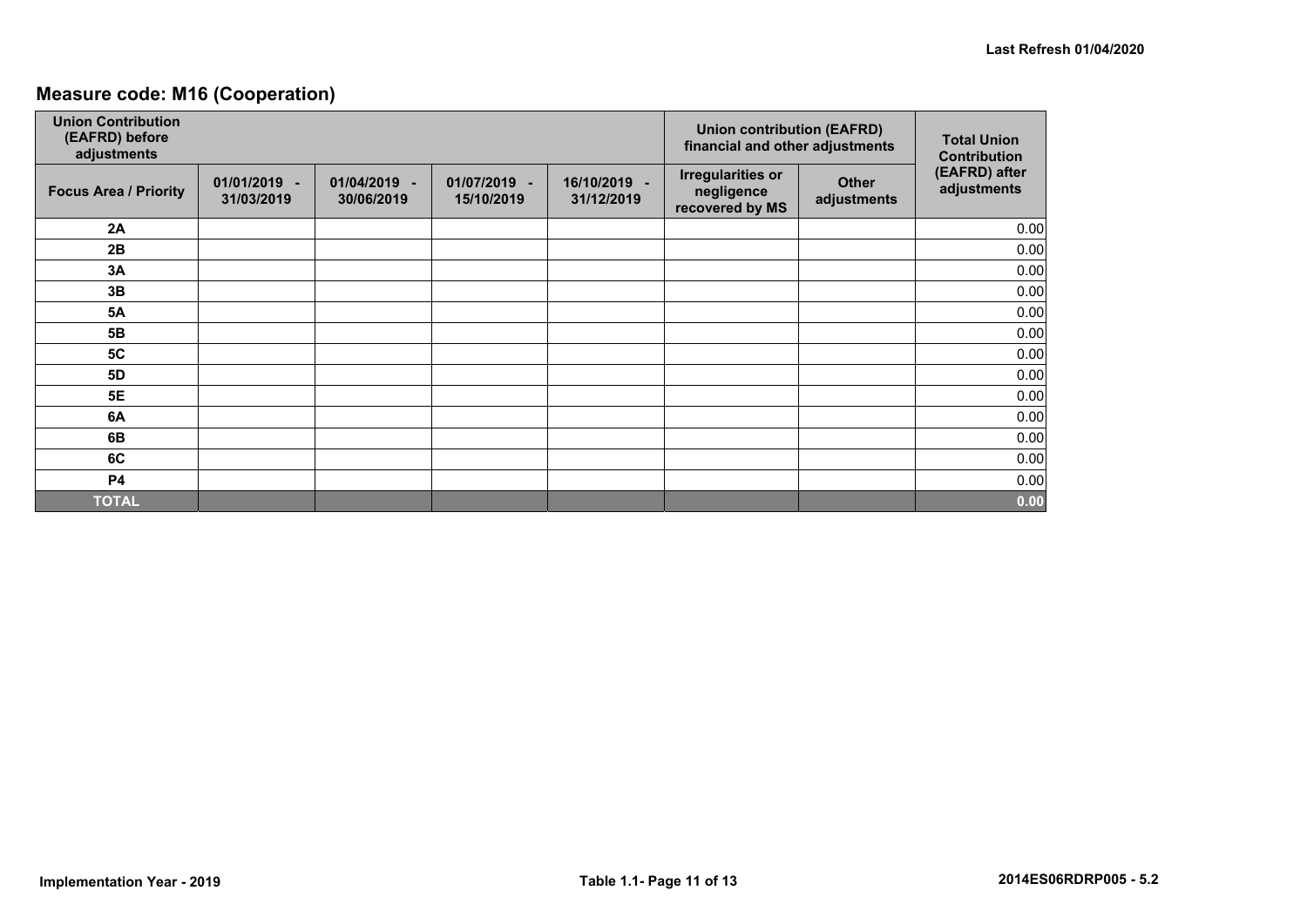# **Measure code: M19 (LEADER and CLLD)**

| <b>Union Contribution</b><br>(EAFRD) before<br>adiustments |                              |                          |                            | Union contribution (EAFRD)<br>financial and other adjustments | <b>Total Union</b><br><b>Contribution</b>          |                             |                              |
|------------------------------------------------------------|------------------------------|--------------------------|----------------------------|---------------------------------------------------------------|----------------------------------------------------|-----------------------------|------------------------------|
| <b>Focus Area / Priority</b>                               | $01/01/2019 -$<br>31/03/2019 | 01/04/2019<br>30/06/2019 | 01/07/2019 -<br>15/10/2019 | 16/10/2019<br>31/12/2019                                      | Irregularities or<br>negligence<br>recovered by MS | <b>Other</b><br>adjustments | (EAFRD) after<br>adjustments |
| 6B                                                         | 289.075.65                   | 5.832.74                 |                            |                                                               |                                                    |                             | 294,908.39                   |
| <b>TOTAL</b>                                               | 289,075.65                   | 5,832.74                 |                            |                                                               |                                                    |                             | 294,908.39                   |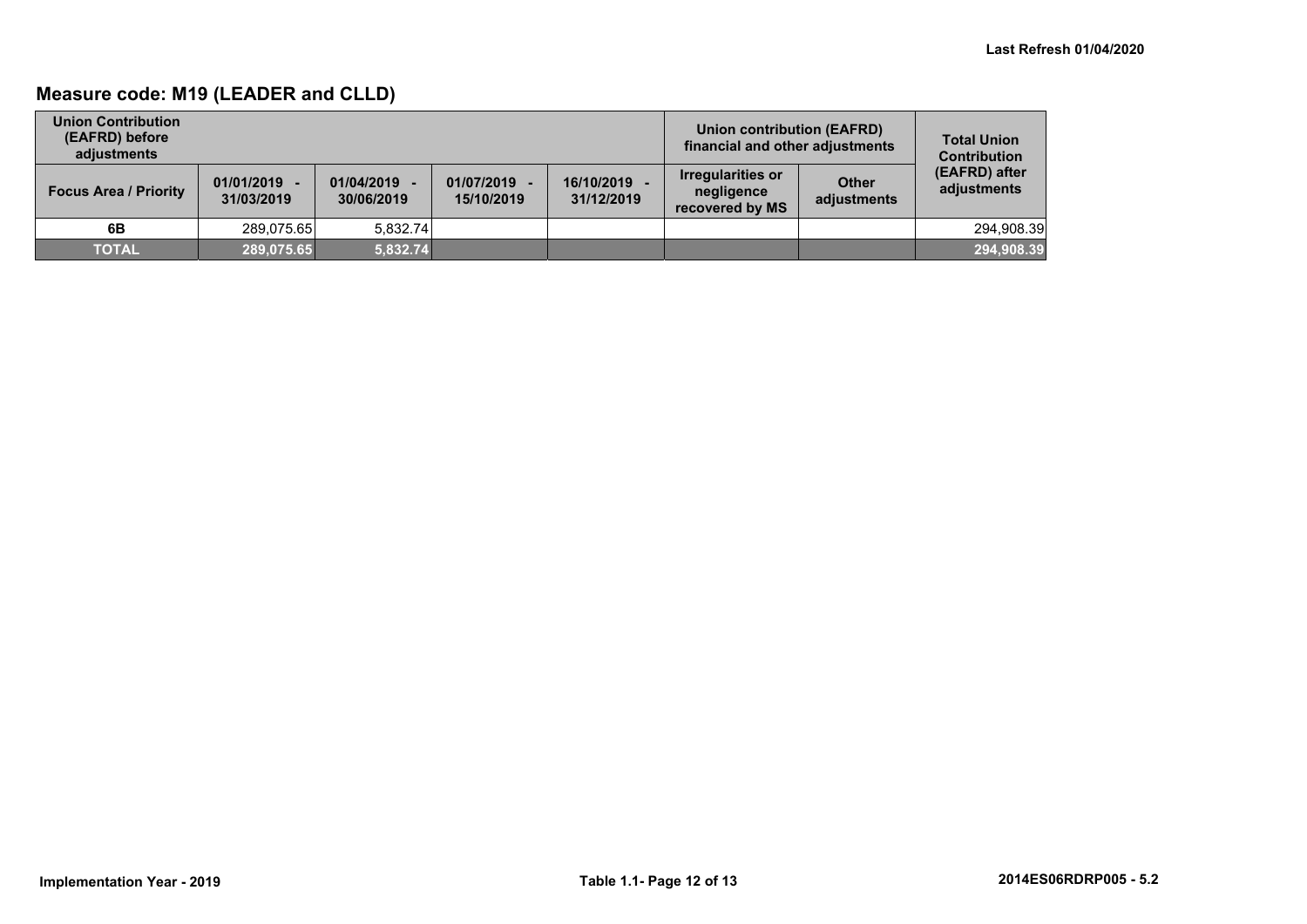# **Measure code: M20 (TA)**

| <b>Union Contribution</b><br>(EAFRD) before<br>adiustments |                              |                          |                              |                          | Union contribution (EAFRD)<br>financial and other adjustments |                             | <b>Total Union</b><br><b>Contribution</b> |
|------------------------------------------------------------|------------------------------|--------------------------|------------------------------|--------------------------|---------------------------------------------------------------|-----------------------------|-------------------------------------------|
| <b>Focus Area / Priority</b>                               | $01/01/2019 -$<br>31/03/2019 | 01/04/2019<br>30/06/2019 | $01/07/2019 -$<br>15/10/2019 | 16/10/2019<br>31/12/2019 | Irregularities or<br>negligence<br>recovered by MS            | <b>Other</b><br>adjustments | (EAFRD) after<br>adjustments              |
| M20                                                        |                              | 660.257.86               | 405.326.41                   | 327.146.58               |                                                               |                             | 1,392,730.85                              |
| <b>TOTAL</b>                                               |                              | 660,257.86               | 405,326.41                   | 327,146.58               |                                                               |                             | 1,392,730.85                              |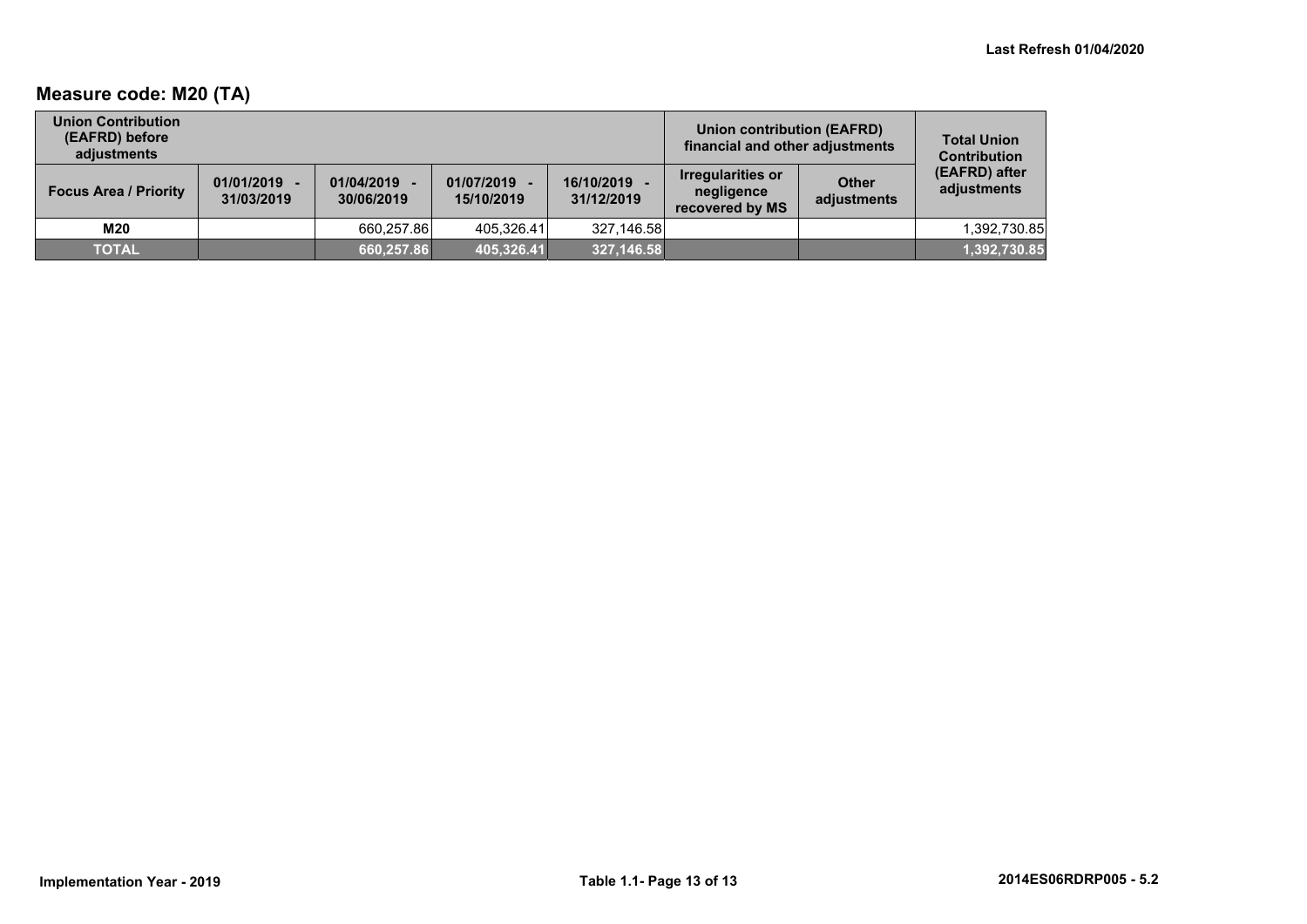# Table 1.2 - Financial Implementation per measure (2019Q1 to 2019Q4)

\*Disclaimer: Data are those submitted by the Paying Agency in the quarterly declarations of expenditure

| Measure code                           | <b>Total Public</b><br>expenditure<br>before<br>adjustments | <b>Union</b><br><b>Contribution</b><br>(EAFRD) before<br>adjustments | <b>Union</b><br>contribution<br>(EAFRD)<br>financial<br>adjustments | <b>Union</b><br>contribution<br>(EAFRD) other<br>adjustments | <b>Total Union</b><br><b>Contribution</b><br>(EAFRD) after<br>adjustments |
|----------------------------------------|-------------------------------------------------------------|----------------------------------------------------------------------|---------------------------------------------------------------------|--------------------------------------------------------------|---------------------------------------------------------------------------|
|                                        | (a')                                                        | (b')                                                                 | (c')                                                                | (d')                                                         | $(e') = (b') + (c') + (d')$                                               |
| M01 - Knowledge                        | 146,496.16                                                  | 124,521.74                                                           |                                                                     |                                                              | 124,521.74                                                                |
| <b>M02 - Advisory services</b>         |                                                             |                                                                      |                                                                     |                                                              | 0.00                                                                      |
| <b>M03 - Quality schemes</b>           | 223,020.44                                                  | 189,567.37                                                           |                                                                     |                                                              | 189,567.37                                                                |
| <b>M04 - Physical Investment</b>       | 8,923,167.28                                                | 7,584,692.19                                                         | $-26,817.12$                                                        |                                                              | 7,557,875.07                                                              |
| M05 - Restoring agricultural potential | 41,245.80                                                   | 35,058.93                                                            |                                                                     |                                                              | 35,058.93                                                                 |
| M06 - Farm and business development    | 3,017,770.00                                                | 2,565,104.50                                                         | $-45,900.00$                                                        |                                                              | 2,519,204.50                                                              |
| <b>M07 - Basic services</b>            | 2,673,268.70                                                | 2,272,278.39                                                         |                                                                     |                                                              | 2,272,278.39                                                              |
| M08 - Forest                           | 1,161,703.18                                                | 987,447.70                                                           |                                                                     |                                                              | 987,447.70                                                                |
| M10 - Agri-environment-climate         | 131,359.97                                                  | 111,655.98                                                           | $-29,722.96$                                                        |                                                              | 81,933.02                                                                 |
| M11 - Organic Farming                  |                                                             |                                                                      |                                                                     |                                                              | 0.00                                                                      |
| M16 - Cooperation                      |                                                             |                                                                      |                                                                     |                                                              | 0.00                                                                      |
| M19 - LEADER and CLLD                  | 346,951.05                                                  | 294,908.39                                                           |                                                                     |                                                              | 294,908.39                                                                |
| <b>M20 - TA</b>                        | 1,638,506.88                                                | 1,392,730.85                                                         |                                                                     |                                                              | 1,392,730.85                                                              |
| <b>All Measures</b>                    | 18,303,489.46                                               | 15,557,966.04                                                        | $-102,440.08$                                                       |                                                              | 15,455,525.96                                                             |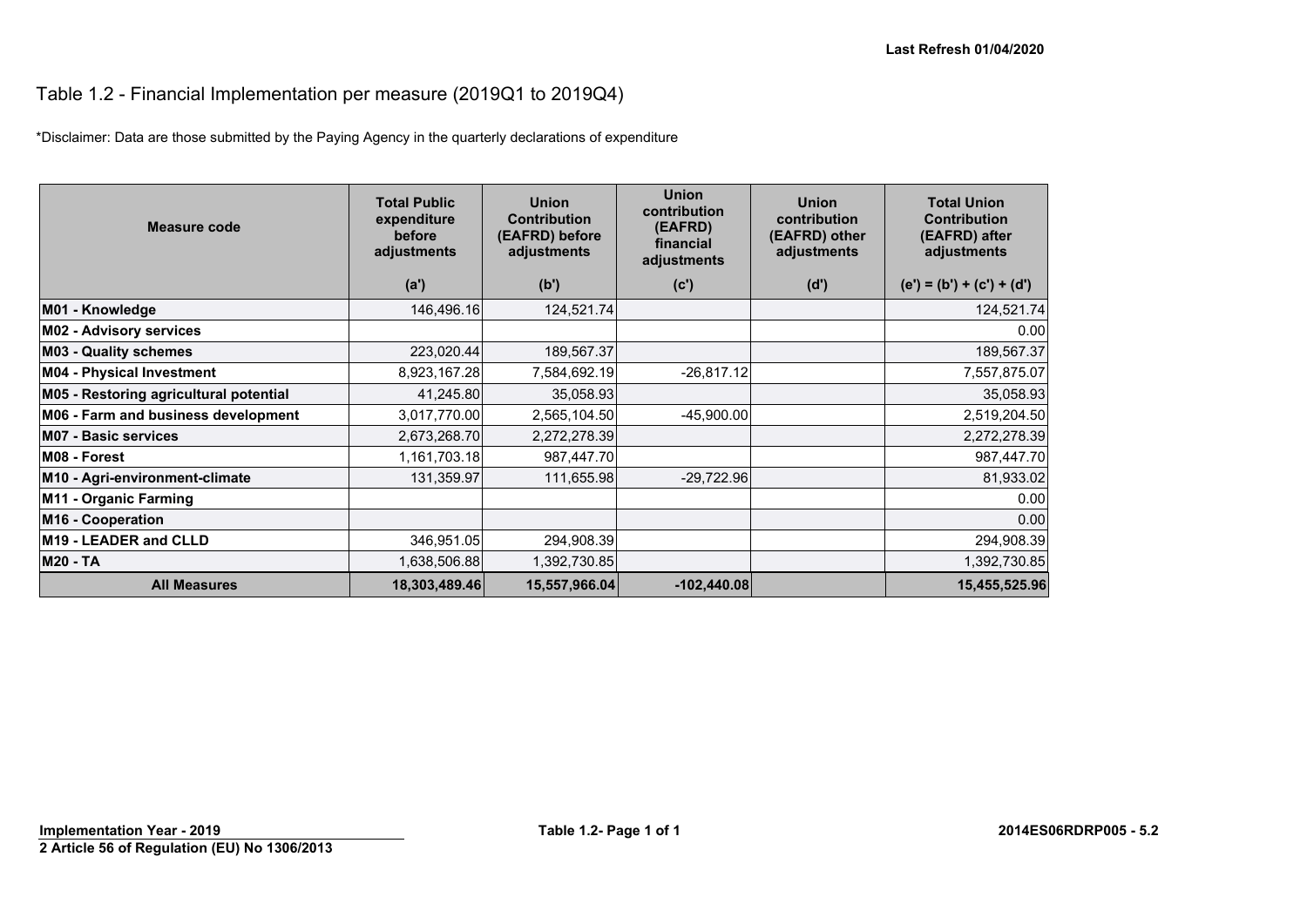### Table 1.3 - Financial Implementation per measure (cumulative until 2019Q4)

\*Disclaimer: Data are those submitted by the Paying Agency in the quarterly declarations of expenditure

| Measure code                           | <b>Total Public</b><br>expenditure<br>before<br>adjustments | <b>Union</b><br><b>Contribution</b><br>(EAFRD) before<br>adjustments | <b>Union</b><br><b>Contribution</b><br>(EAFRD)<br>financial<br>adjustments | <b>Union</b><br><b>Contribution</b><br>(EAFRD) other<br>adjustments | <b>Total Union</b><br><b>Contribution</b><br>(EAFRD) after<br>adjustmetns |
|----------------------------------------|-------------------------------------------------------------|----------------------------------------------------------------------|----------------------------------------------------------------------------|---------------------------------------------------------------------|---------------------------------------------------------------------------|
|                                        | (a')                                                        | (b')                                                                 | (c')                                                                       | (d')                                                                | $(e') = (b') + (c') + (d')$                                               |
| M01 - Knowledge                        | 158,911.64                                                  | 135,074.90                                                           |                                                                            |                                                                     | 135,074.90                                                                |
| <b>M02 - Advisory services</b>         | 472,918.92                                                  | 401,981.06                                                           |                                                                            |                                                                     | 401,981.06                                                                |
| <b>M03 - Quality schemes</b>           | 590,126.11                                                  | 501,607.19                                                           |                                                                            |                                                                     | 501,607.19                                                                |
| <b>M04 - Physical Investment</b>       | 46,919,436.23                                               | 39,881,520.82                                                        | $-38,829.61$                                                               |                                                                     | 39,842,691.21                                                             |
| M05 - Restoring agricultural potential | 41,245.80                                                   | 35,058.93                                                            |                                                                            |                                                                     | 35,058.93                                                                 |
| M06 - Farm and business development    | 9,543,659.98                                                | 8,112,110.98                                                         | $-93,500.00$                                                               |                                                                     | 8,018,610.98                                                              |
| <b>M07 - Basic services</b>            | 5,354,904.87                                                | 4,551,669.13                                                         |                                                                            |                                                                     | 4,551,669.13                                                              |
| M08 - Forest                           | 3,956,931.68                                                | 3,363,391.93                                                         |                                                                            |                                                                     | 3,363,391.93                                                              |
| M10 - Agri-environment-climate         | 4,235,106.73                                                | 3,599,840.73                                                         | $-56,724.28$                                                               |                                                                     | 3,543,116.45                                                              |
| M11 - Organic Farming                  | 0.00                                                        | 0.00                                                                 |                                                                            |                                                                     | 0.00                                                                      |
| M16 - Cooperation                      | 0.00                                                        | 0.00                                                                 |                                                                            |                                                                     | 0.00                                                                      |
| M19 - LEADER and CLLD                  | 448,573.43                                                  | 381,287.41                                                           |                                                                            |                                                                     | 381,287.41                                                                |
| <b>M20 - TA</b>                        | 2,427,114.21                                                | 2,063,047.08                                                         |                                                                            |                                                                     | 2,063,047.08                                                              |
| <b>All Measures</b>                    | 74,148,929.60                                               | 63,026,590.16                                                        | $-189,053.89$                                                              |                                                                     | 62,837,536.27                                                             |